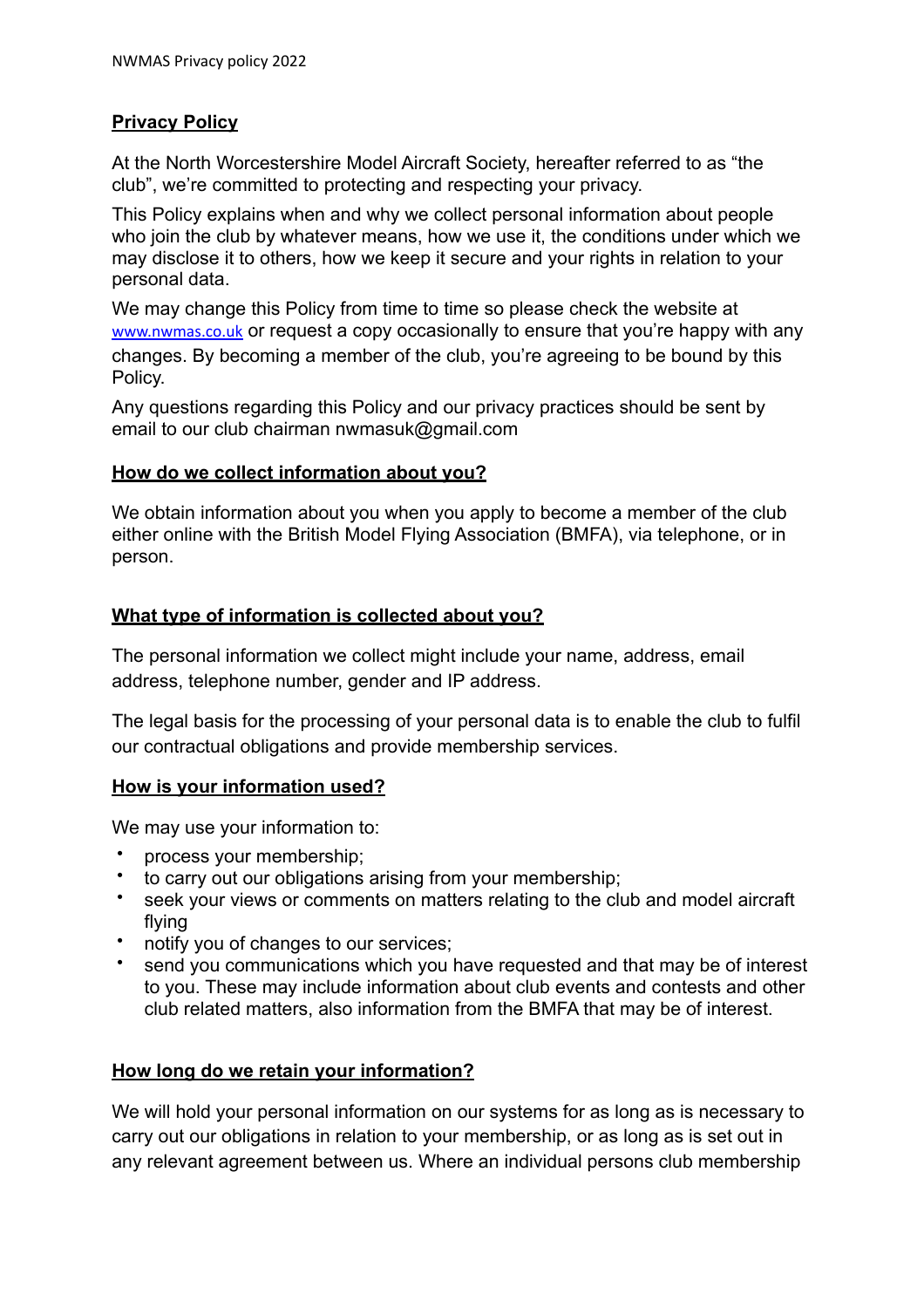lapses your information will be securely kept for a period of 12 months, after which your information will be deleted.

## **Who has access to your information?**

We will not sell or rent your information to third parties.

We will not share your information with third parties for marketing purposes.

All members of the club must also be members of the BMFA, by joining the club you give consent for your personal data to be shared with the BMFA to enable provision of BMFA membership services. Please see the BMFA privacy policy at [https://](https://www.bmfa.org/Privacy-Policy) [www.bmfa.org/Privacy-Policy](https://www.bmfa.org/Privacy-Policy)

Please be reassured that we will not release your information to third parties beyond the club unless we are required to do so by law, for example, by a court order or for the purposes of prevention of fraud or other crime. www.bmfa.org/privacy

#### **How you can access and update your information?**

The accuracy of your information is important to us. You can check the information we hold is correct on the members dashboard area of the BMFA website or by asking our membership secretary. You can update the information if necessary by email to nwmasuk@gmail.com or using the update form in the members only section of the clubs website.

# **What are your rights?**

(a) the right to access;

You have the right to confirmation as to whether or not we process your personal data and, where we do, access to the personal data, together with certain additional information. That additional information includes details of the purposes of the processing, the categories of personal data concerned and the recipients of the personal data. Providing the rights and freedoms of others are not affected, we will supply to you a copy of your personal data. The first copy will be provided free of charge, but additional copies may be subject to a reasonable fee. You can access your personal data by visiting your members dashboard when logged into our website.

(b) the right to rectification;

You have the right to have any inaccurate personal data about you rectified and, taking into account the purposes of the processing, to have any incomplete personal data about you completed.

(c) the right to erasure;

In some circumstances you have the right to the erasure of your personal data without undue delay. Those circumstances include: the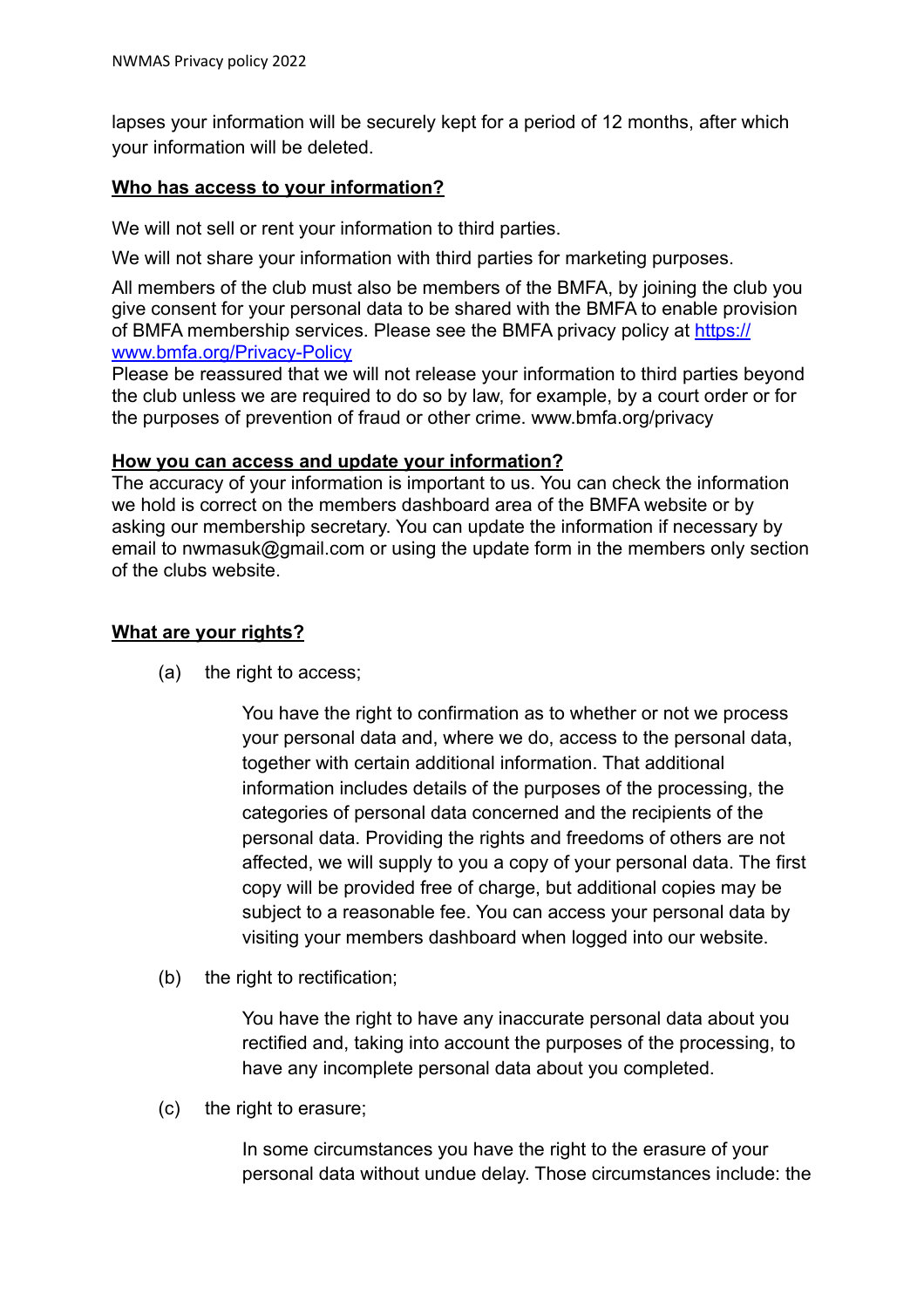personal data being no longer necessary in relation to the purposes for which the data was collected or otherwise processed, you are no longer a club member and wish the data not to be held for our standard 12 months.

Please note a request for data erasure for a current member would require that member to forfeit membership. The data is required for the club to fulfill its obligations.

(d) the right to restrict processing;

In some circumstances you have the right to restrict the processing of your personal data. Those circumstances are: you contest the accuracy of the personal data; processing is unlawful but you oppose erasure; we no longer need the personal data for the purposes of our processing, but you require personal data for the establishment, exercise or defence of legal claims; and you have objected to processing, pending the verification of that objection. Where processing has been restricted on this basis, we may continue to store your personal data. However, we will only otherwise process it: with your consent; for the establishment, exercise or defence of legal claims; for the protection of the rights of another natural or legal person; or for reasons of important public interest.

(e) the right to object to processing;

You have the right to object to our processing of your personal data for direct electronic communications purposes. If you make such an objection, we will cease to process your personal data for this purpose.

(f) the right to data portability;

To the extent that the legal basis for our processing of your personal data is that the processing is necessary for the performance of a contract to which you are party and such processing is carried out by automated means, you have the right to receive your personal data from us in a structured, commonly used and machine-readable format. However, this right does not apply where it would adversely affect the rights and freedoms of others.

(g) the right to complain to a supervisory authority;

If you consider that our processing of your personal information infringes data protection laws, you have a legal right to lodge a complaint with the Information Commissioners Office. *https:// ico.org.uk*